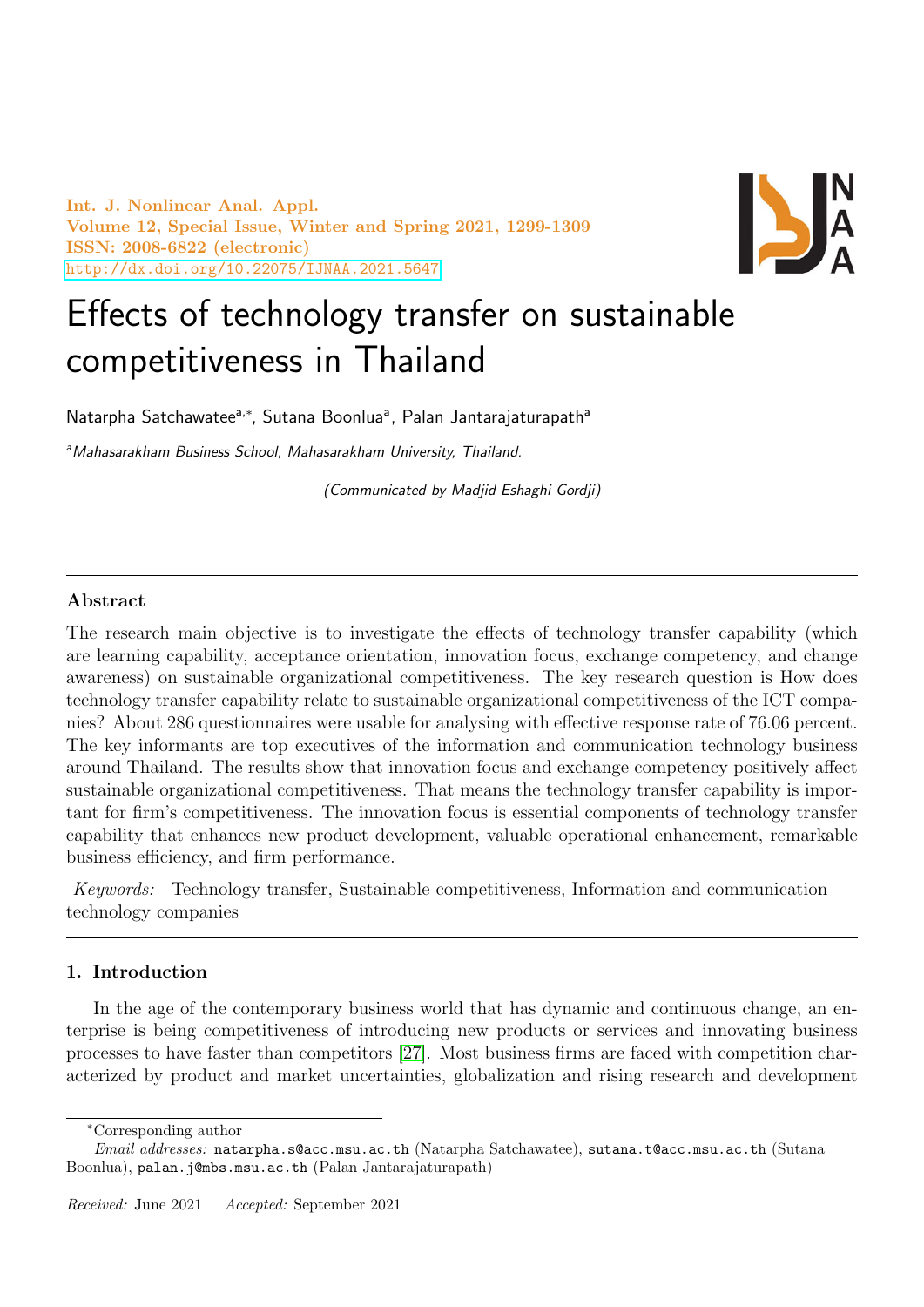costs, technology management is important to the business and becomes the main determinant of competitiveness [\[14\]](#page-9-1). Business firms with technology management those have ability to connect a firm's technology to customer needs and to other firm resources [\[15\]](#page-9-2). Moreover, the firm's strategy is to increase the management of technology transfer activities that plays a significant role in enhancing the firm competitiveness [\[27\]](#page-9-0). Consequently, the technology transfer has been accepted as a high utility for increasing competitive advantage s over other firms in the stiff markets [\[29\]](#page-9-3). The factor determines the practicality of technology transfer is the firm's advance capacity [\[14\]](#page-9-1). A firm's technology strategy affects to the firm performance, which achieves significant advantages for the business firms [\[31\]](#page-10-0). Thus, a technology transfer that is strategy to enable business firms to achieve sustainable organizational competitiveness.

The ability of businesses and community can utilize technology in support of growth, competitiveness and development [\[3\]](#page-8-0). Thailand's ranking for firm level technology absorption, is in order at 53 from 139 countries and has the score at 4.9 which is greater than 4.7 of average score (The range of scores: [\[1,](#page-8-1) [2,](#page-8-2) [3,](#page-8-0) [4,](#page-9-4) [5,](#page-9-5) [6,](#page-9-6) [7\]](#page-9-7)). This indicates that business firms realize of new technology into firm's operations. It highlights that Thailand business firms can adopt new technologies and apply into their operations.

Currently, information and communication technology (or ICT) business in Thailand, which is in the digital era so called Thailand 4.0. The Thai government has focused on Thailand 4.0 which is the country's strategy to reposition Thailand's economy to reform economy structure into valuebased economy and develop Thailand into a group of high-income countries. Thailand 4.0 is the economic model that has changed from producing commodity products oriented towards innovation. The concept of Thailand 4.0 is to change the traditional work style to the management and use of new technologies to provide entrepreneurs more efficiency. In other words, this change drive Thailand with technology, creativity, and innovation. The potential foreign direct investment (FDI) build up a spillover effect that is one of the most effective channels of technology transfer [\[27\]](#page-9-0) and help in terms of economic development which will boost the country's successful approaching a Thailand 4.0 economy [\[44\]](#page-10-1). Hassan and Jamalludin [\[20\]](#page-9-8) suggested that government policy, transferor and transferee characteristics, technology spillover environment, and technology knowledge capability factors becoming the important indicators of technology transfer performance to the host information and communication technology industry. Therefore, the support from the government will enable the information and communication technology firms with strategic technology transfer capabilities that are able to succeed competitive situation. Thus, the information and communications technology (ICT) companies in Thailand can be selected as a sample in this research.

The Federation of Thai Industries (FTI) has announced that the information technology industry has increased up to 10 percent in 2018 [\[11\]](#page-9-9). This shows that ICT companies play significant role and affect to the Thai economy development. Therefore, the ICT companies has suitability and the potential to examine five dimensions of technology transfer capability simultaneously.

This research's main objective is to investigate the effects of technology transfer capability (five dimensions : learning capability, acceptance orientation, innovation focus, exchange competency, and change awareness) on sustainable organizational competitiveness. This is to find the solutions from research question is, "How does technology transfer capability relate to sustainable organizational competitiveness of the ICT companies?"

## 2. Literature review

The prior literature and theoretical perspectives used to explain the overall conceptual framework, the effects among each of five dimensions of technology transfer capability (learning capability,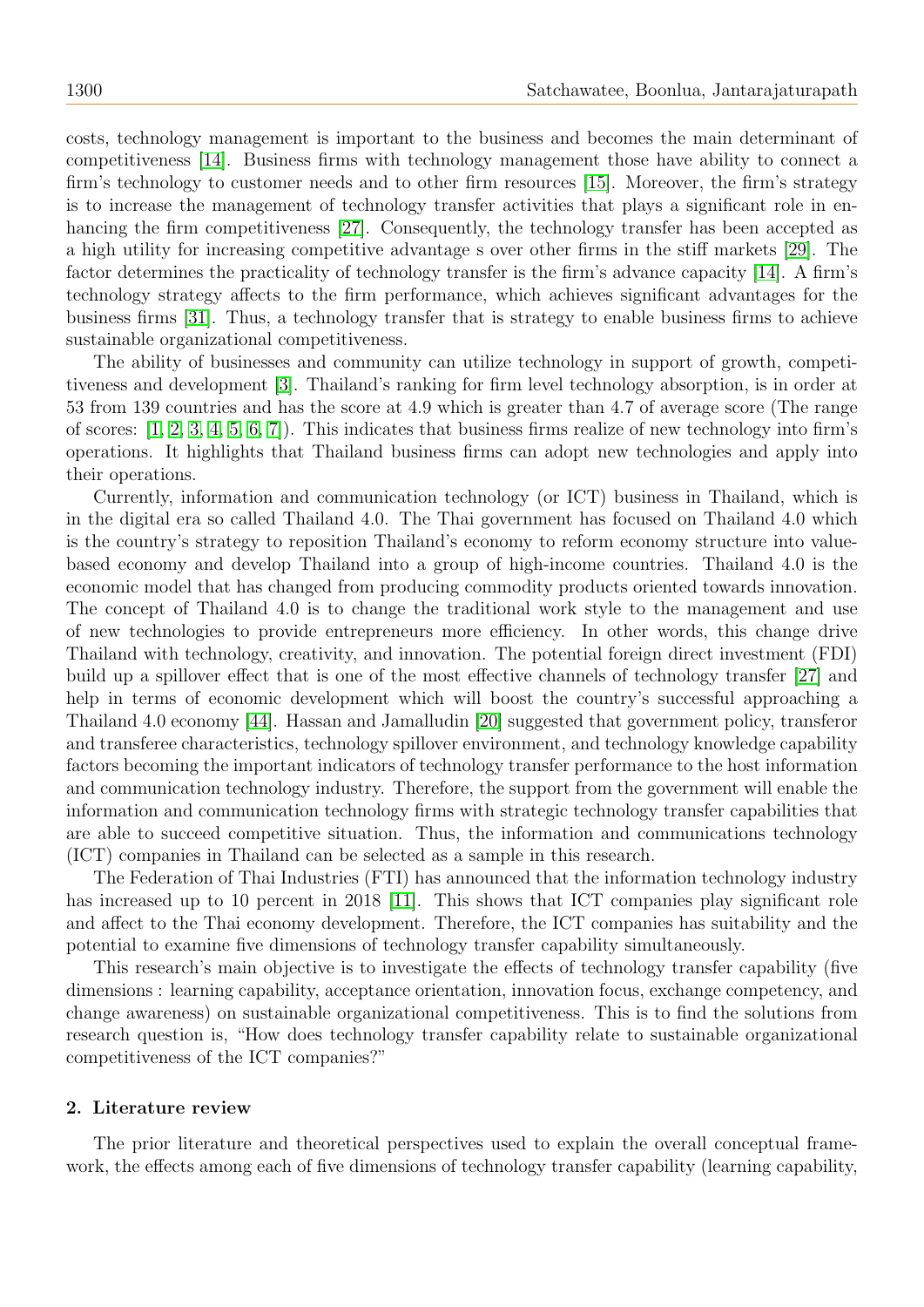acceptance orientation, innovation focus, exchange competency, and change awareness), and its direct outcome (sustainable organizational competitiveness), are investigated and expected to yield positive effects.

# 2.1. Technology transfer capability

The technology transfer (or 'transfer of technology') must be realized in three main objectives including the introduction of new techniques by improving existing techniques, investment new plants, and generating new knowledge [\[21\]](#page-9-10). Janssen [\[24\]](#page-9-11) has set clearly defined that the technology transfer is a movement of idle equipment and machinery from one place to another. It also includes the adoption and transfer of know-how, technique, and information. Technology transfer is a process of sharing of knowledge, methods, skills, and technology of manufacturing from a developed to a developing country [\[33\]](#page-10-2). Technology transfer is a process of deliberate and systematic acquisition of machinery, skills, information, intellectual rights, operational processes, plans and amenities, for manufactures and applications [\[9\]](#page-9-12).

There are five dimensions of technology transfer capability have been modified from Zahra, Larrañeta and Galán [\[47\]](#page-10-3). The key dimension of absorptive capacity including acquisition, integration, conversion, and utilization. The first dimension of technology transfer capability is a capability of technology learning, which describes as the firm's capability to acquire the knowledge and to understand information received. Acceptance orientation, the second dimension, it is a firm's capability to combine the routines of existing knowledge. Likewise, exchange competency is the third dimension, it illustrates the firm's capability to manage the knowledge. And the last dimension, utilization is adapted from all of the dimensions of absorptive capacity together.

## Learning capability

The learning capability is a technological knowledge that has the possibility to approach a firm's competitive advantage [\[26\]](#page-9-13). This proposes the firms need technology strategies to encourage continuous learning, which to create a competitive advantage. Moreover, technology learning in firms can take place through interactions at local and international levels of competition as well [\[46\]](#page-10-4).

## Acceptance orientation

The acceptance orientation are defined as production and innovation orientations. It is ability to adapt a substantial technological experience then develop new products [\[13\]](#page-9-14). The firm's strategy of aceptance orientation that is expected to create sustainable competitive advantage [\[48\]](#page-10-5). The technology orientation can assume as innovation and product. It refers to a firm's tendency to utilize new technologies, new products, and innovation [\[19\]](#page-9-15). The firms' long-term and sustainable success can create a new way beyond new technological solutions, products, services, innovations, or production developments. It is to guide the activities and strategies of the technology-oriented firm [\[48\]](#page-10-5) to overcome the competitors.

## Innovation focus

The changing in market environments makes firms developing particular processes and activities to build a differentiate and innovation themselves from their competitors for getting business opportunities and long-term competitiveness [\[2\]](#page-8-2). Product innovation refers to developing and deliver new products, technologies and approaches, as improve existing products for better quality and efficiency [\[41\]](#page-10-6). The innovation refers to invent and change to the new system, methods, and process management in the firm, as a result, the productivity, production, product design, and service delivery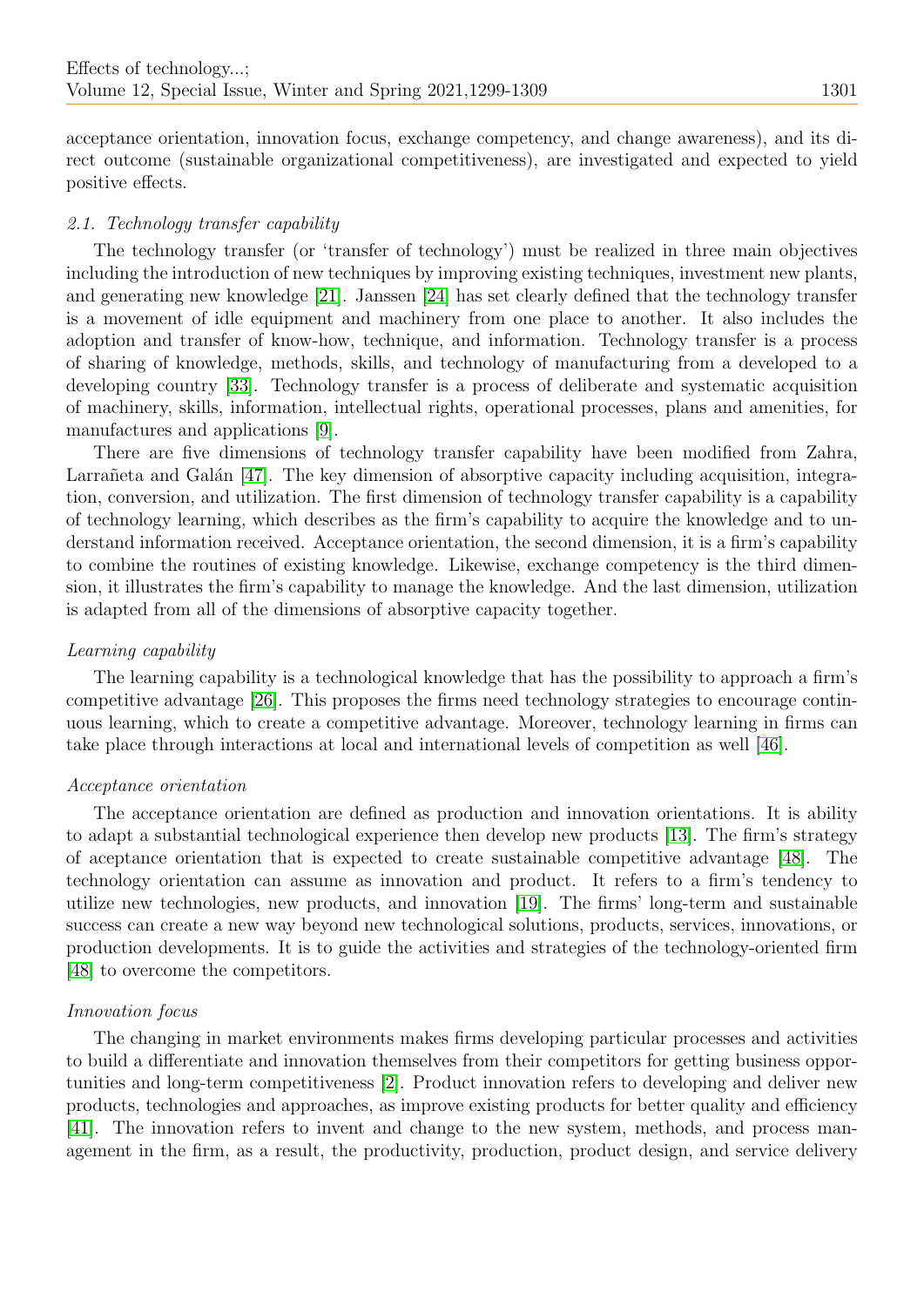increase more efficiency [\[16\]](#page-9-16). Technological innovations relate to products/non-products and technology in production process [\[7\]](#page-9-7). Thus, technology innovation includes product/process innovation and radical/incremental innovation, which this occurs when innovation is based on the use of technology for change. Accordingly, technology innovation will focus of new functionality or improves product specifications, while design innovation boosts appearances and friendliness for users. It found that the innovation capability of the firm which is disciplined in the strategies, systems, and structures and leads to the continuous innovation development to the changing market environment [\[15\]](#page-9-2).

## Exchange competency

The exchange competency is most definitely happening between organizational requirements and the technical abilities to make the exchange possible. The technology exchange shades light on technology oriented, which distinguishes of technology related activity including technological information transfers and technological needs [\[39\]](#page-10-7). The technology exchange in terms of commonly advantage in technology flows that can concern current barriers to technology transfer. In this research, exchange competency is as the firm's ability to supervise the knowledge and skills in technological information, requisition, and requirement for two-way sharing which is mutually beneficial into firms [\[30\]](#page-9-17).

## Change awareness

The technology change awareness can be used as a strategy of the firm to establish technology capabilities. It is to consider as a significant change of technology in the firms [\[4\]](#page-9-4). Firms have technology alignment that will be taken into consider technological change in the fir. It is to match with technology and standard as set in the strategy [\[5\]](#page-9-5). In this research, change awareness in technology is as the firm's perception explicitly which is a technological advance and movement to provide the highest usefulness of the firms [\[4\]](#page-9-4). The informational capabilities as activating, potential technicians must transform technology must be invented, adapted, transferred, and kept information with new ways to organize the task. The technology changes fit interactions between organizations, resulting in productive technology transfer, which positively affects the firm's competitive advantage [\[25\]](#page-9-18).

## 2.2. Sustainable organizational competitiveness

Peteraf and Barney [\[36\]](#page-10-8) state that competitive advantage as an ability to establish economic benefit more than margins. Feurer and Chaharbaghi proposed that a competitiveness can take into account of sustainability as shareholder/customer values, financial power, and resource potential. The financial power is ability to act and react within the competitive environment. The implementation of resources and technology potential is strategic necessary to change in the firms [\[12\]](#page-9-19). Thus, the sustainable organizational competitiveness is assumed that sustained superior performance arises from superior competitiveness to compete successfully. Firms can produce the right goods and services of the right quality, price, and time to meet the needs of customer more efficiently and effectively than rivals [\[10\]](#page-9-20). There must be a balance of these factors to achieve these capabilities in the long. Likewise, Singh also indicates that competitiveness contributing to the increased performance of the firm or firm's quality rivals, led to results of increased benefits for the firm. Prempree, Ussahawanitchakit and Boonlua [\[38\]](#page-10-9) argue that the competitiveness is positively correlated with firm performance and value. Moreover, there is an impact of firm sustainability on processes and performance, which found that firms with voluntarily adopted sustainability policies become sustainability companies in a high range [\[8\]](#page-9-21).

To approach a competitive advantage and to be more innovative and successful firm, technology transfer capability is likely to sustain on firm competitiveness. According to the above review on technology transfer capability, the hypotheses can be proposed as: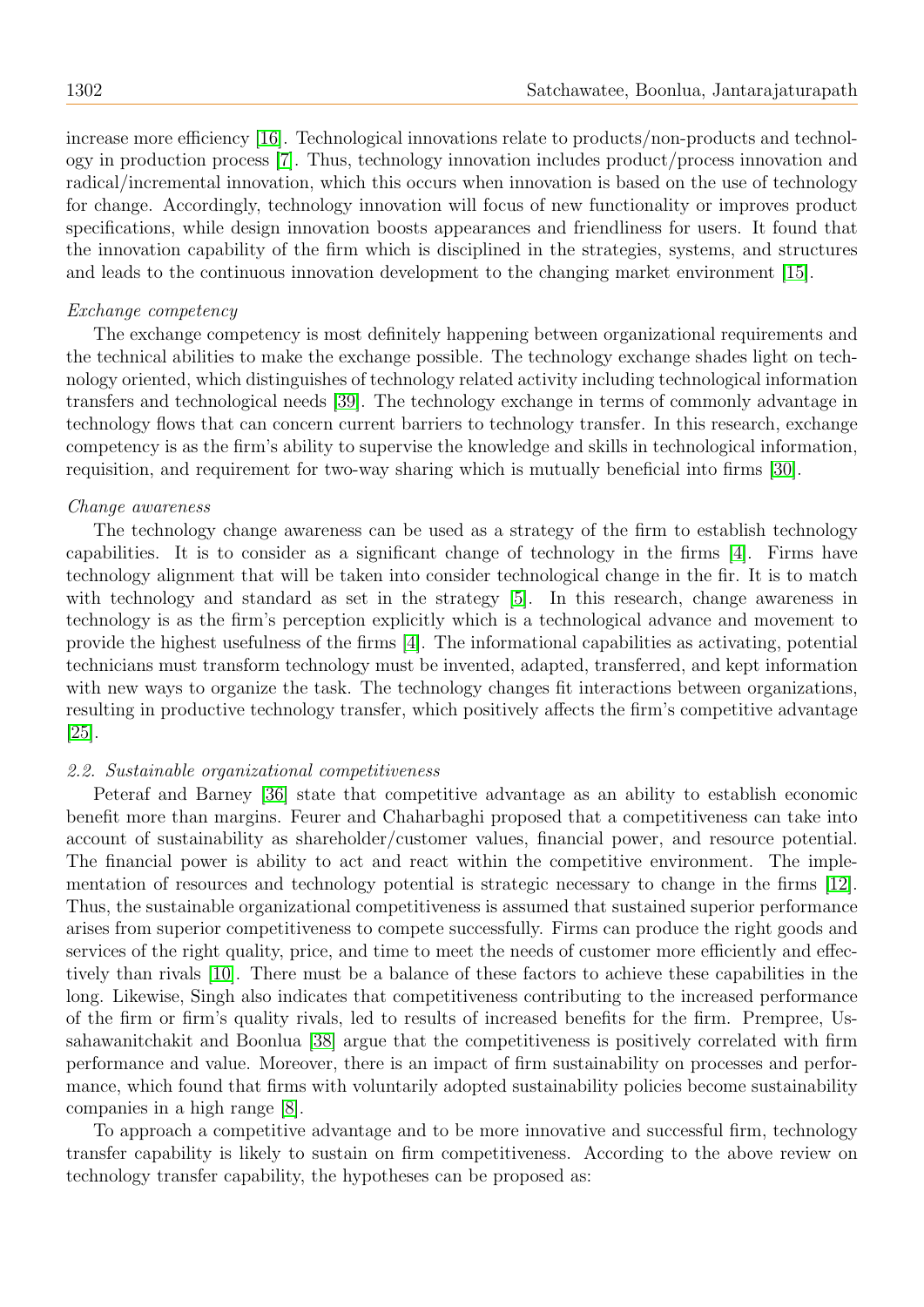Hypothesis 1: Learning capability is positively affected to sustainable organizational competitiveness.

Hypothesis 2: Acceptance orientation is positively affected to sustainable organizational competitiveness.

Hypothesis 3: Innovation focus is positively affected to sustainable organizational competitiveness.

Hypothesis 4: Exchange competency is positively affected to sustainable organizational competitiveness.

Hypothesis 5: Change awareness is positively affected to sustainable organizational competitiveness.

The conceptual framework is expected to be positive as shown in Figure [1.](#page-4-0)

<span id="page-4-0"></span>

Figure 1: The conceptual framework between technology transfer capability and sustainable organizational competitiveness

## 3. Research method

A list of 18,466 Thai information and communication technology firms that are provided by the database online of the Department of Business Development, Thailand (www.dbd.go.th). The required sample size to be representative in this research is 376 firms, which is a minimum usable sample size with 95 percent confidentiality [\[28\]](#page-9-22).

The questionnaires are appropriately used to collect data in this research for large-scale data collection in mailing questionnaire which is an appropriate instrument to gather data from different geographical areas at low cost strategic [\[37\]](#page-10-10). The key informants are top executives of the information and communication technology business around Thailand. The organizational strategic decisions and actions are motivated by top executive perceptions [\[42\]](#page-10-11). Therefore, the measurement by top executive is likely to be appropriate in this research. The completed questionnaires mailed to respondents and were directly sent back to the researcher about 298 firms but 12 uncompleted questionnaires. Therefore, only 286 questionnaires were usable for analysing. The effective response rate was approximately 76.06 percent.

A framework provides researchers to achieve the objectives of the research. The framework must be well-organized in a systematic process. Figure 2 illustrates the flowchart of the research framework employed in this research.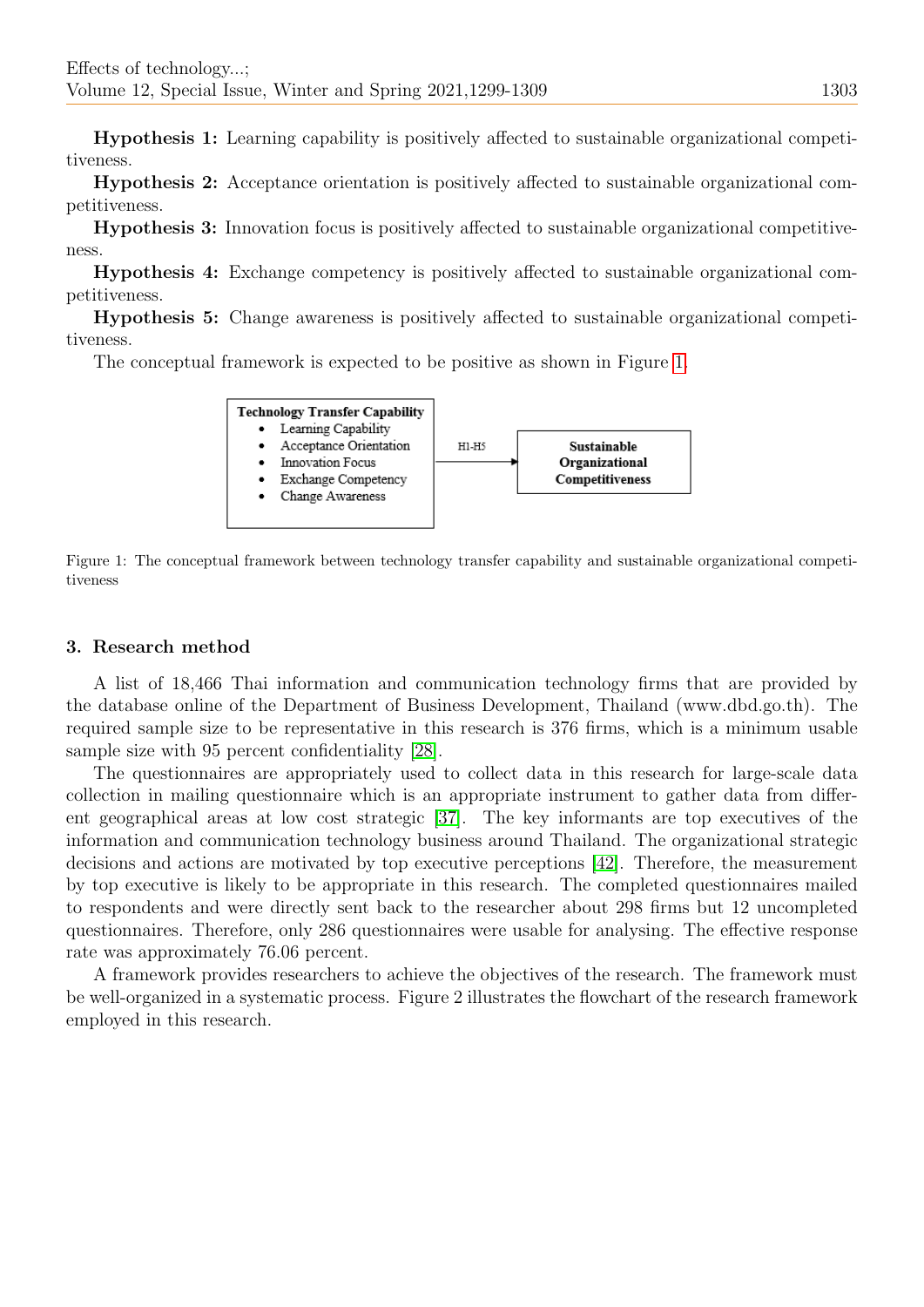

Figure 2: The research framework

The Cronbach's alpha coefficients is generally used as a measurement to test an internal consistency of each constructs. An acceptable Cronbach's alpha coefficient should not be lower than 0.70 [\[18\]](#page-9-23). The result of Cronbach's alpha coefficients is a range between 0.709 and 0.884, which exceeds 0.70, to indicate high reliability. Thus, the internal consistency is distinct the entire scale and reliability is acceptable.

The research model has been applied to different types of technology transfer capability such as learning, acceptance orientation, innovation focus, exchange competency, and change awareness. The equation is derived from the technology transfer capability to sustainable organizational com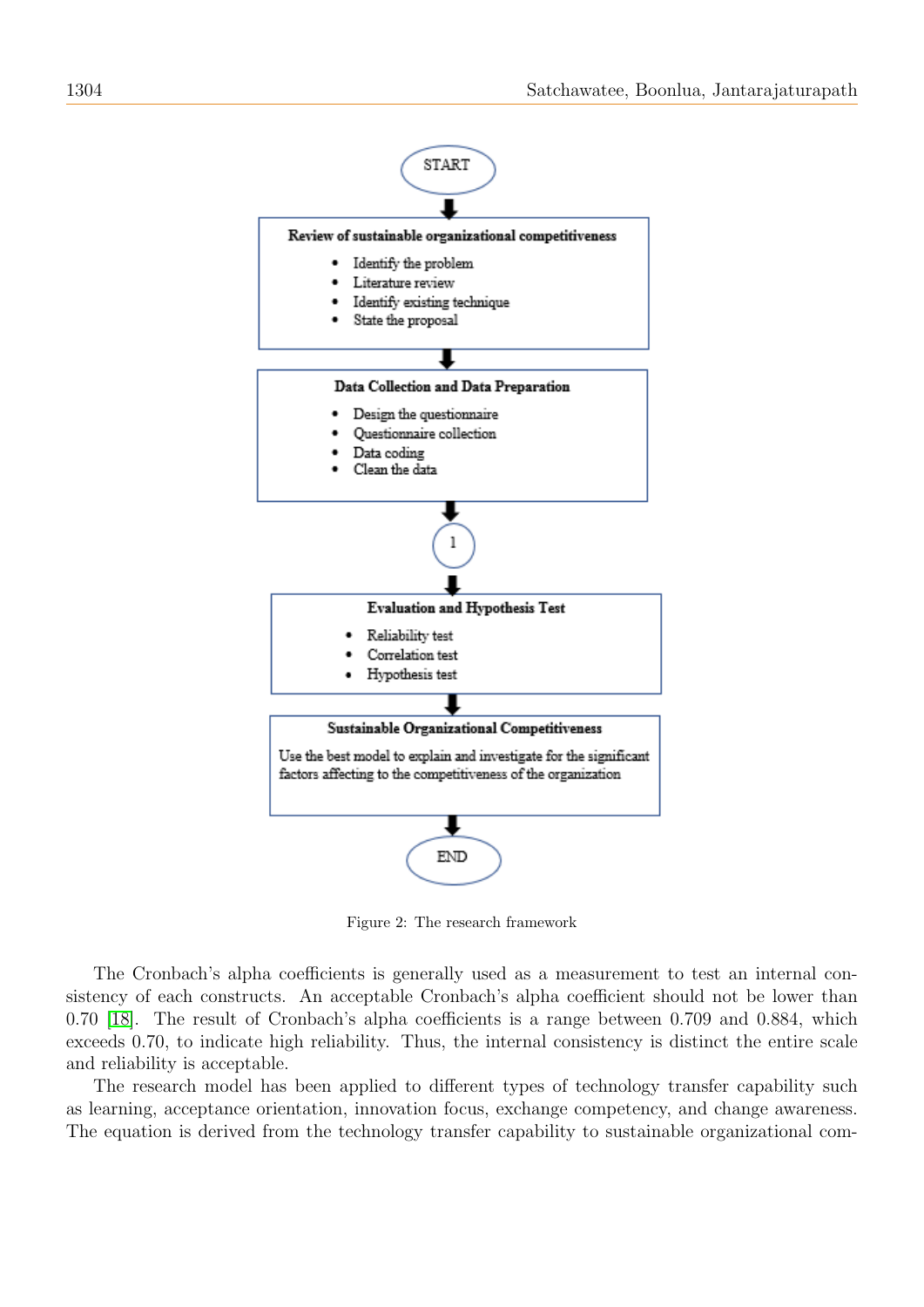petitiveness. Thus, the reduced form of the equation is specified as follows:

 $SOC = f(LC, AO, IF, EC, CA)$ 

Where:

SOC is sustainable organizational competitiveness; LC is learning capability; AO is acceptance orientation; IF is innovation focus; EC is exchange competency; and CA is change awareness.

This research model of effects is represented as the equation as.

$$
SOC = \alpha + \beta_1 LC + \beta_2 AO + \beta_3 IF + \beta_4 EC + \beta_5 CA + \epsilon
$$

Where: SOC is sustainable organizational competitiveness; LC is learning capability; AO is acceptance orientation; IF is innovation focus; EC is exchange competency; CA is change awareness,  $\alpha$  is constant; and  $\epsilon$  is error.

#### 4. Research results

#### 4.1. Respondent and firm characteristics

The respondent characteristics of 286 samples are : more than half of respondents are male  $(52.80\%)$ , age is more than 50 years old  $(38.11\%)$ , marital status is generally married  $(67.48\%)$ , educational level is bachelor's degree or lower (61.54%), working experiences are more than 15 years  $(74.12\%)$ , an average monthly income is less than 100,000 baht  $(52.10\%)$ , and current position is managing directors (51.75%). The most of firms have registered as company limited (81.47%) and located in Bangkok (47.90%). Majority of business ownership is Thai affairs (94.41%). In addition, the firms have less than 25,000,000 baht of the operational capital (76.92%) as well as the average annual revenue (60.49%). Approximately 79.72% of firms have been operating in the business more than 15 years. The number of full-time employees is between  $10 - 50$  employees (51.05%).

#### 4.2. Correlation analysis

A bivariate correlation analysis of Pearson Correlation was employed on all variables to explore the relationships among variables and to verify the multicollinearity problem in multiple regression assumption. As suggested by Hair et al. [\[18\]](#page-9-23), when inter-correlation between independent variables exceeds 0.80, it is likely that a multicollinearity case will be occurred. The results of the correlation analysis of all variables are presented in Table [1.](#page-7-0)

The correlation of the dimensions of technology transfer capability including that is between 0.406 and 0.631 ( $p < 0.01$ ). All the five dimensions of technology transfer capability is related positively significant to sustainable organizational competitiveness. The value of variance inflation factor (VIF) is between 1.494 and 2.154, which is lower than the cut-off score of 10 as suggested by Hair et al. [\[18\]](#page-9-23). Both correlations and the VIF guarantee the non-existence of multicollinearity problems for regression analysis.

The Ordinary Least Squares (OLS) regression analysis is employed to investigate the hypothesized relationships. The regression equation is a linear combination of the independent variables that are considered to best explain and predict the dependent variable. The results of OLS regression analysis for H1, H2, H3, H4, and H5 are presented in Table 2.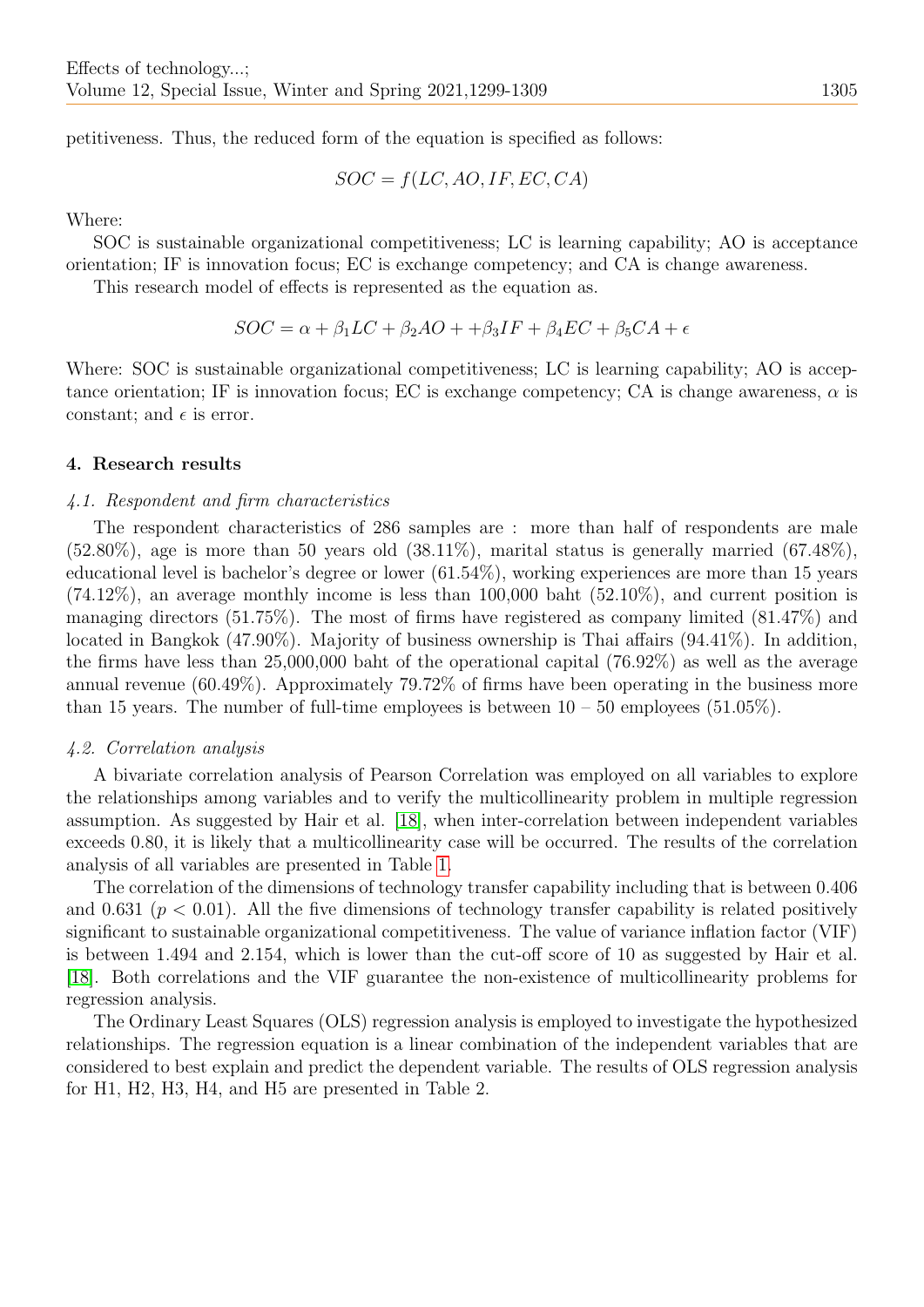<span id="page-7-0"></span>

| <b>Variables</b> | <b>SOC</b> | $_{\rm LC}$ | AO       | IF       | EC       | CA   | VIF   |
|------------------|------------|-------------|----------|----------|----------|------|-------|
| Mean             | 4.01       | 4.29        | 4.28     | 4.17     | 4.22     | 4.19 |       |
| S.D.             | 0.59       | 0.42        | 0.41     | 0.49     | 0.46     | 0.47 |       |
| LC               | $0.425*$   |             |          |          |          |      | 1.494 |
| AO               | $0.478*$   | $0.483*$    | 1.       |          |          |      | 1.653 |
| IF               | $0.422*$   | $0.451*$    | $0.507*$ |          |          |      | 1.954 |
| EC               | $0.435*$   | $0.406*$    | $0.490*$ | $0.613*$ |          |      | 1.971 |
| CA               | $0.405*$   | $0.503*$    | $0.542*$ | $0.608*$ | $0.631*$ |      | 2.154 |

Table 1: The Results of the correlations

 $N = 286$ 

\*Correlation is significant at the 0.01 level (2-tailed)

| <b>Independent Variables</b> | coefficient            |
|------------------------------|------------------------|
| Constant                     | $1.693***$             |
|                              | (0.390)                |
| Learning capability          | 0.063                  |
|                              | (0.090)                |
| Acceptance orientation       | $-0.159$               |
|                              | (0.097)                |
| Innovation focus             | $\overline{0.427}$ *** |
|                              | (0.088)                |
| Exchange competency          | $0.161*$               |
|                              | (0.095)                |
| Change awareness             | 0.062                  |
|                              | (0.095)                |
| No. of respondents           | 286                    |
| $R^2$                        | 0.195                  |
| $R^2$ Adjusted               | 0.182                  |
| F-Statistic                  | 14.420                 |
| Durbin-Watson                | 1.871                  |

|  | Table 2: The results of the regression analysis |
|--|-------------------------------------------------|
|  |                                                 |

\*\*\*, \*\*, \* represent statistical significance at  $1\%$ ,  $5\%$ , and  $10\%$  levels, respectively beta coefficients with standard errors in paratheses

Table 2, the value of Durbin-Watson found that 1.871. It confirms that values of all variables are accepted and trustworthy range from 1.20 to 2.50 [\[17\]](#page-9-24). The results determine Hypotheses 3 and 4 are supported. The hypothesis proposes that innovation focus ( $\beta_3 = 0.427, p < 0.01$ ) and exchange competency  $(\beta_4 = 0.161, p < 0.10)$  are positively affected to sustainable organizational competitiveness. The results found that the greater the capability of technology transfer capability effect of the greater the firm competitiveness [\[43\]](#page-10-12). This means that innovation and technology awareness are strongly significant which can create competitive advantages for the firms [\[22\]](#page-9-25). This result is also consistent with Thomas [\[45\]](#page-10-13) who investigated the US manufacturing firm that there is a substantial and positive relationship between knowledge exchange address computer-mediated communication channels and the firm competitiveness as both effective and efficient. According to Paulraj, Lado, and Chen [\[35\]](#page-10-14), found that the exchange of competency in information technology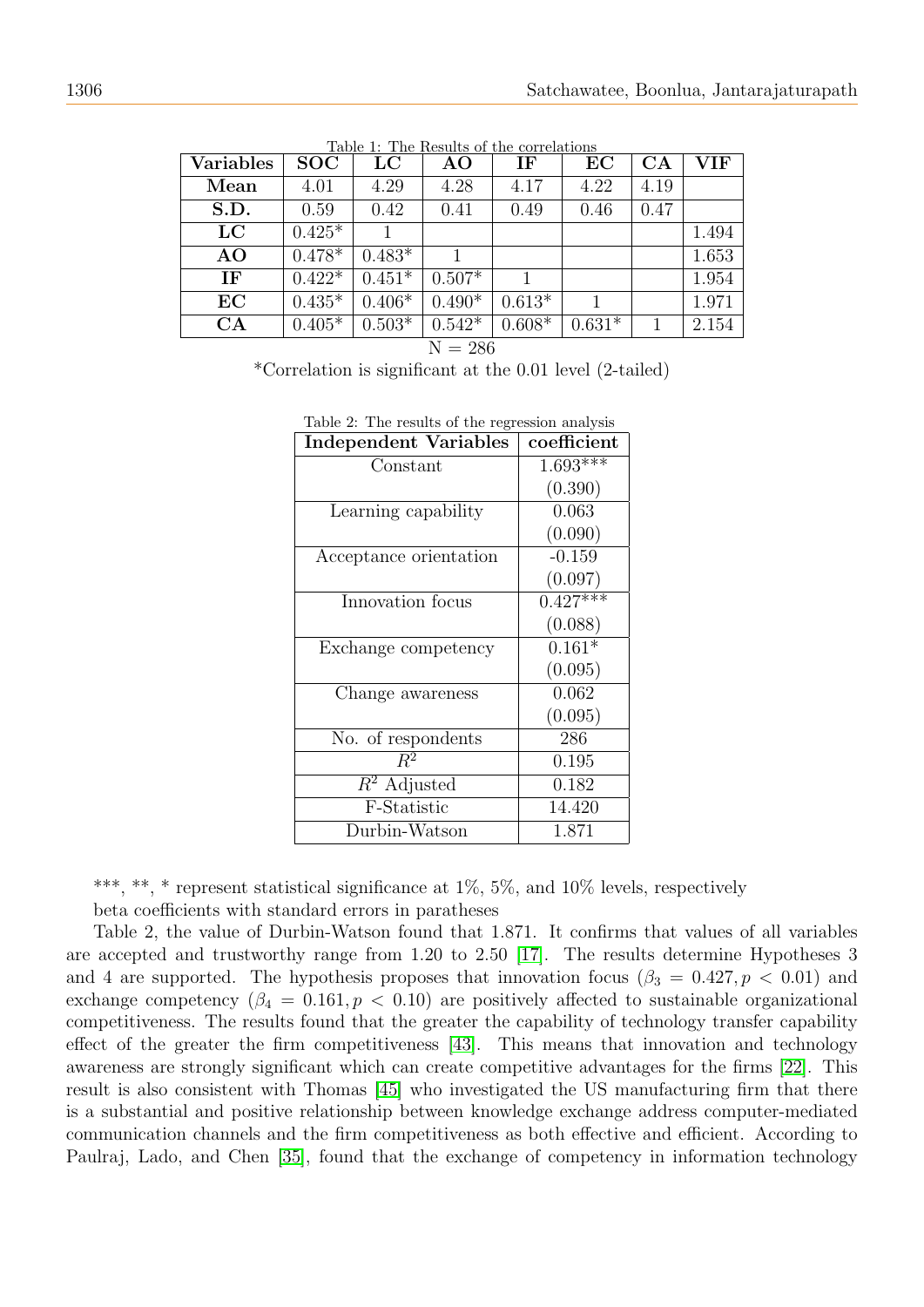affects to enhance the operational process of supply chain partner. Likewise, the firm has ultimately the supply chain to remain competitive when it is information gathering and sharing of new knowledge that is the exchange competency (McCarter et al., 2005). Moreover, it also found that the facilitated knowledge exchange has expected firm sustainable growth from new products and services' revenue and sales growth [\[6\]](#page-9-6).

However, these results do not find the significant effect of technology transfer capability on learning capability  $(\beta_1 = 063, p > 0.10)$ , acceptance orientation  $(\beta_2 = -0.159, p > 0.10)$ , and change awareness ( $\beta_5 = 0.062, p > 0.10$ ) and sustainable organizational competitiveness. This is consistent with the research of Jabar, Soosay, and Santa [\[23\]](#page-9-26) who found that learning organization which includes training and experience of employees is not significant effect skills in Malaysian firms. Sapienza et al. [\[40\]](#page-10-15) suggested that the firms as emphasized learning is able to decrease the probability of growth and did not assess the potential threats to survival, for this reason, technology learning capability does not affect to firm competitiveness. Thus, Hypotheses 1, 2 and 5 are not supported.

#### 5. Conclusion and recommendations

Each of the five dimensions of technology transfer capability are expected to have an effect on sustainable organizational competitiveness. The results indicate that innovation focus and exchange competency positively affect sustainable organizational competitiveness. That means the technology transfer capability is important for firm's competitiveness. Especially, technology innovation focus is essential components of technology transfer capability that enhances new product and service development, valuable operational enhancement, remarkable business efficiency, and firm performance.

The results can help practitioners, including managing director, managing partners, or managers, who are responsible for strategic planning in capability development of the firm. In particular, information and communication technology businesses, the practitioners should understand how their firms can enhance firm performance and improve sustainable competitiveness over their competitors in the industry through technology transfer capability development. Especially, technology innovation focus is a major determinant, which manages the knowledge classification and integration to generate the new technological functionality that enables the management of the firm to be more effective. The firm should encourage the creation of new technologies which are relevant to working that helps to increase more operational efficiency. The firm's awareness to allocation of technological budgets, which sufficiently used in the operation that enables to more effectively administer. The firm should provide significance in technology exchange competency, which enables to manage the knowledge and skills in technological information, requisition, and requirement for two-way sharing. A systematic exchange of technology can increase the potential of new product and service development, operational enhancement, and performance to achieve firm's targets.

The suggestions for future research are provided on the conceptual model in this research. The limitation from the cross-sectional study in quantitative approach was selected, therefore, future research that should consider using a longitudinal study in qualitative approach as in-depth interview. This may be conducted in order to develop a more accurate result in the proposed conceptual model.

# References

- <span id="page-8-1"></span>[1] A. Akiike, Can firms simultaneously purse technology innovation and design innovation?, Annals of Business Administrative Science, 13(3) (2014) 169-181.
- <span id="page-8-2"></span>[2] Y. Al-Ansari, M. Altalib and M. Sardoh, Technology orientation, innovation and business performance: A study of Dubai SMEs, The International Technology Management Review, 3(1) (2013) 1-11.
- <span id="page-8-0"></span>[3] S. Baller, S. Dutta and B. Lanvin, *The Global Information Technology Report*, (2016).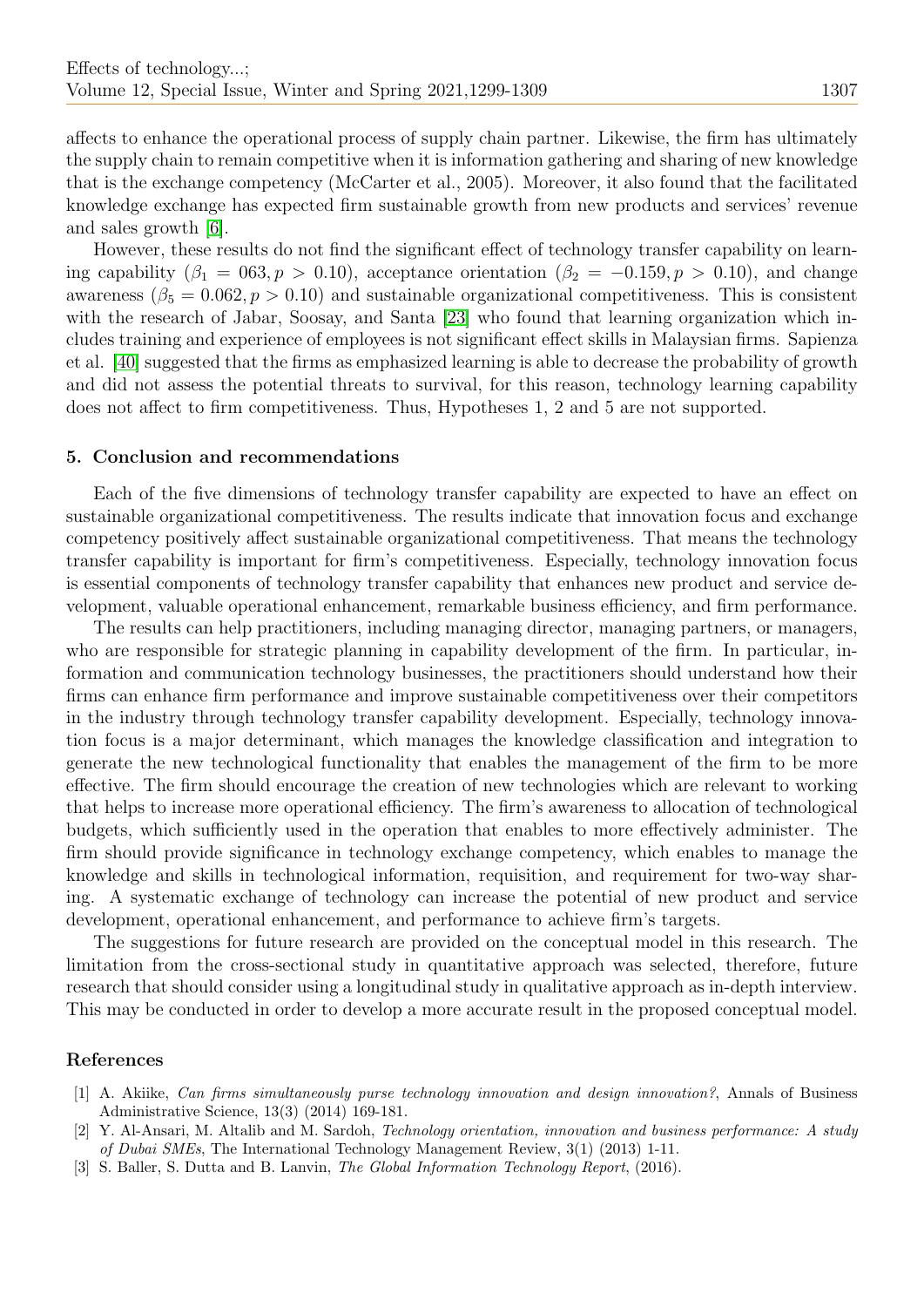- <span id="page-9-4"></span>[4] M. E. Burkhardt and D. J. Brass, Changing patterns or patterns of change: The effects of a change in technology on social network structure and power, Administrative Science Quarterly, 35(1) (1990) 104-127.
- <span id="page-9-5"></span>[5] Y. E. Chan and B. H. Reich, IT alignment: What have we learned?. Journal of Information Technology, 22(4) (2007) 297-315.
- <span id="page-9-6"></span>[6] C. J. Collins and K. G. Smith, Knowledge exchange and combination: The role of human resource practices in the performance of high-technology firms, Academy of Management Journal, 49(3) (2006) 544-560.
- <span id="page-9-7"></span>[7] F. Damanpour, Organizational innovation: A meta-analysis of effects of determinants and moderators, Academy of Management Journal, 34(3) (1991) 555-590.
- <span id="page-9-21"></span>[8] R. G. Eccles, I. Ioannou and G. Serafeim, The impact of corporate sustainability on organizational processes and performance, Management Science, 60(11) (2014) 2835-2857.
- <span id="page-9-12"></span>[9] A. ECOSOC, Innovation and Technology Transfer for Enhanced Productivity and Competitiveness, (2016). Available from: https://www.uneca.org/sites/default/ files/uploaded-documents/CoM/com2014/ com2014innovation and technlogy transfer for enhanced productivity and connectiveness in africa-english.
- <span id="page-9-20"></span>[10] T. Edmonds, Regional Competitiveness & the Role of the Knowledge Economy, London: Research Publications Office, (2000).
- <span id="page-9-9"></span>[11] Federation of Thai Industries, Thai Industries Sentiment Index (TISI) As at January 2019, (2019). Available from: http://www.fti.or.th/2019/download/ technical/ $\_2562.997$ .
- <span id="page-9-19"></span>[12] H. Forsman, S. Temel and M. Uotila, Towards sustainable competitiveness: Comparison of the successful and unsuccessful eco-innovators, International Journal of Innovation Management, 17(03) (2013) 1-26.
- <span id="page-9-14"></span>[13] H. Gatignon and J.M. Xuereb, Strategic orientation of the firm and new product performance, Joumal of Marketing Research, 34(1) (1997) 77–90.
- <span id="page-9-1"></span>[14] W. Glabiszewski and D. Grego-Planer, Abilities to exploit newly-acquired technologies as a source of competitive advantage of finance companies in Poland, Management, 20(2) (2016) 35-48.
- <span id="page-9-2"></span>[15] M. Gloet and D. Samson, Knowledge management and systematic innovation capability, International Journal of Knowledge Management, 12(2) (2016) 54-72.
- <span id="page-9-16"></span>[16] S. Gopalakrishnan and F. Damanpour, A review of innovation research in economics, sociology and technology management, Omega, 25(1) (1997) 15-28.
- <span id="page-9-24"></span>[17] D. N. Gujarati, Essentials of Econometrics. New York: McGraw-Hill, (2006).
- <span id="page-9-23"></span>[18] I. Hair, W. C. Black, B. J. Babin, R. E. Anderson and R. L. Tatham, Multivariate Data Analysis. USA: Pearson Education International, (2010).
- <span id="page-9-15"></span>[19] H. Hakala, Configuring out strategic orientation. Business Administration 95 Management and Organization, (2010). Available from: http://www.uva.fi/ materiaali/pdf/isbn 978-952-476-325-7.pdf [accessed February 2015].
- <span id="page-9-8"></span>[20] A. Hassan and Y. Jamalludin, Analysis of success factors of technology transfer process of the information and communication technology, International Conference on Advances in Electrical, Electronic and Systems Engineering (ICAEES), (2016) 382-387.
- <span id="page-9-10"></span>[21] K. Hoffman and N. Girvan, Managing International Technology Transfer: A Strategic Approach for Developing Countries, (1990). Available from: https://idl-bnc-idrc.dspacedirect.org/handle/10625/5934 [accessed 12 May, 2016].
- <span id="page-9-25"></span>[22] Y. H. Hsu and W. Fang, Intellectual capital and new product development performance: The mediating role of organizational learning capability, Technological Forecasting and Social Change, 76(5) (2009) 664-677.
- <span id="page-9-26"></span>[23] J. Jabar, C. Soosay and R. Santa, Organisational learning as an antecedent of technology transfer and new product development: A study of manufacturing firms in Malaysia, Journal of Manufacturing Technology Management, 22(1) (2011) 25-45.
- <span id="page-9-11"></span>[24] R. L. Janssen, Exploring the Impact of Culture. Master thesis in Business Administration Track: International Management, University of Twente, (2010).
- <span id="page-9-18"></span>[25] A. Kak, Sustainable competitive advantage with core competence: A review, Global Journal of Flexible Systems Management, 3(4) (2002) 23-38.
- <span id="page-9-13"></span>[26] C. S. Kim and A. C. Inkpen, Cross-border R&D alliances, absorptive capacity and technology learning, Journal of International Management, 11(3) (2005) 313-329.
- <span id="page-9-0"></span>[27] M. Kohut, The influence of foreign direct investment on international technology transfer, Handel Wewnetrzny, 4(363) (2016) 69-76.
- <span id="page-9-22"></span>[28] R. V. Krejcie and D. W. Morgan, Determining sample size for research activities. Educational and Psychological Measurement, 30(3) (1970) 607-610.
- <span id="page-9-3"></span>[29] S. Kumar, S. Luthra, A. Haleem, S. K. Mangla and D. Garg, Identification and evaluation of critical factors to technology transfer using AHP approach, International Strategic Management Review, 3(1) (2015) 24-42.
- <span id="page-9-17"></span>[30] M. M. Kumaraswamy and G. B. Shrestha, *Targeting 'technology exchange' for faster organizational and industry*